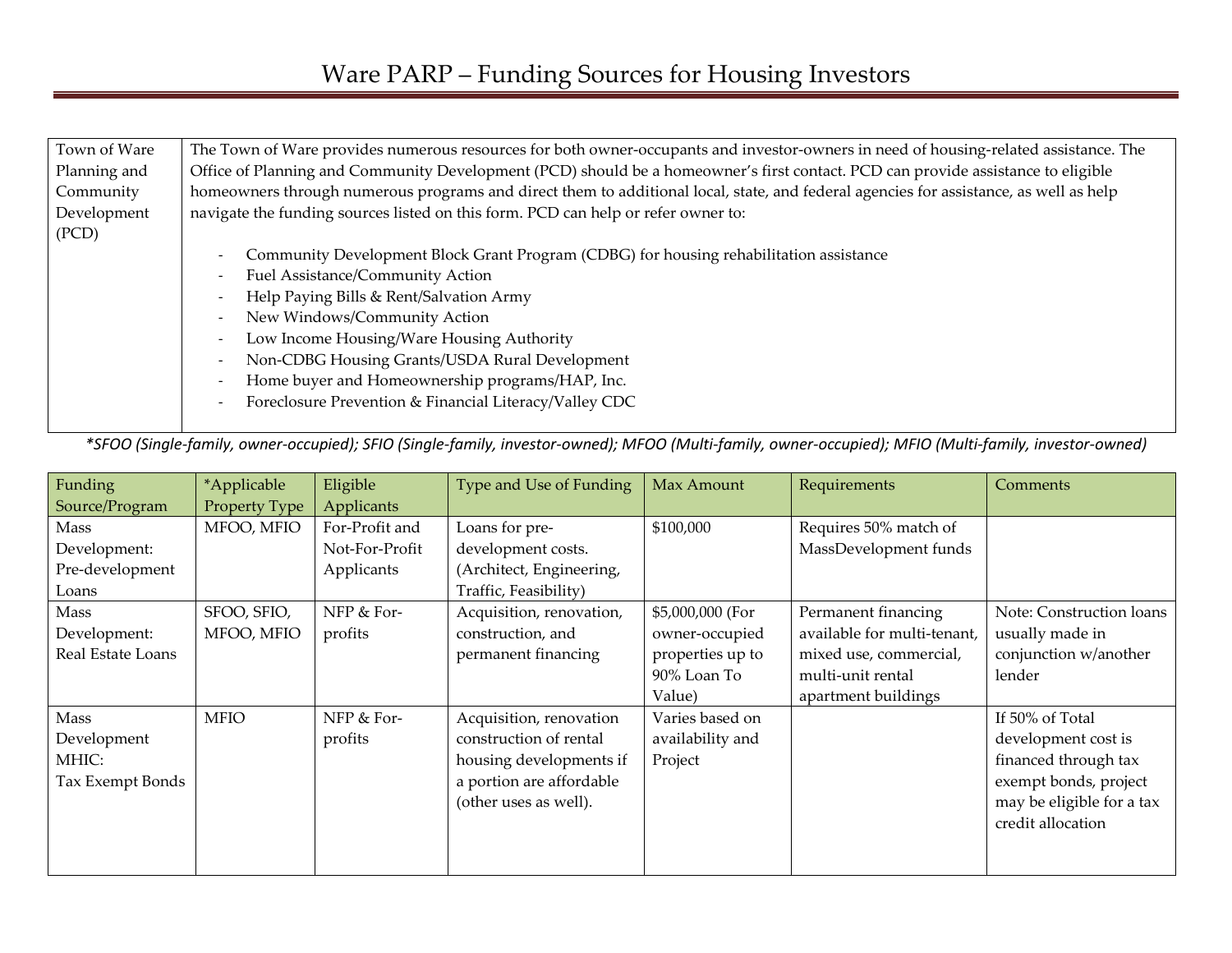| Funding<br>Source/Program                                                              | Applicable<br>Property Type | Eligible<br>Applicants                                                                | Type and Use of Funding                                                                                                                                                                   | Max Amount                                                                                                                                                             | Requirements                                                                                                                                                                                               | Comments                                                                       |
|----------------------------------------------------------------------------------------|-----------------------------|---------------------------------------------------------------------------------------|-------------------------------------------------------------------------------------------------------------------------------------------------------------------------------------------|------------------------------------------------------------------------------------------------------------------------------------------------------------------------|------------------------------------------------------------------------------------------------------------------------------------------------------------------------------------------------------------|--------------------------------------------------------------------------------|
| Mass<br>Development &<br>MHIC:<br><b>State Bond Tax</b><br><b>Credit Financing</b>     | <b>MFIO</b>                 | NFP & For-<br>profits                                                                 | 4% tax credits (equity<br>financing)                                                                                                                                                      | Varies w/market<br>conditions and<br>type of project                                                                                                                   | 50% of TDC of an eligible<br>multi-family rental<br>project must be financed<br>with MassDevelopment<br>tax exempt bonds                                                                                   |                                                                                |
| Mass<br>Development,<br>MHIC, DHCD:<br>LIHTC (Federal<br><b>Tax Credit</b><br>Program) | <b>MFIO</b>                 | NFP & For-<br>profit<br>developers of<br>affordable<br>housing                        | 9% and 4% Tax Credits.<br><b>Equity Investment</b>                                                                                                                                        | 9% of basis for 10<br>years                                                                                                                                            | Complex regulations.                                                                                                                                                                                       | Normally combined<br>w/other funding. Strong<br>competition for 4%<br>credits. |
| Mass Housing<br>Partnership:<br><b>Rental Housing</b><br>Financing                     | <b>MFIO</b>                 | NFP and For-<br>Profit<br>Developers                                                  | Acquisition, Rehab,<br>Acquisition and Rehab or<br>Permanent Financing<br>takeout of construction<br>loans.                                                                               | Minimum of<br>\$250,000. Projects<br>over \$15 M.<br>w/participating<br>lenders. Max 85%<br>LTV. Max Term 20<br>years amortized at<br>30 years. Min. 5<br>unit project | 20% units affordable at<br>50% AMI OR 40% of<br>units affordable to 60%<br>AMI or 50% of units<br>affordable to 80% AMI.<br>Term of affordability<br>same as loan term even<br>loan is paid in full early. | See Term Sheets                                                                |
| Mass Housing<br>Partnership:<br><b>MATCH Tax</b><br><b>Exempt Financing</b>            | <b>MFIO</b>                 | NFPs and For-<br>Profit<br>Developers                                                 | Affordable Rental<br>Housing. Program<br>provides AAA credit<br>enhancement to bonds<br>and can place the bonds<br>through their lenders -<br>avoiding cost of bond<br>issue to developer |                                                                                                                                                                        | See term sheet                                                                                                                                                                                             | May qualify<br>development for tax<br>credits                                  |
| Mass Housing<br>Partnership:<br>Energy<br>Performance<br>Improvement<br>Program        | MFOO, MFIO                  | NFPs and For-<br>Profits with<br>developments<br>that have MHP<br>funded<br>mortgages | Loans to enhance energy<br>efficiency of affordable<br>multi-unit developments                                                                                                            | \$15,000 per unit                                                                                                                                                      | See Term Sheet and<br>Guidelines                                                                                                                                                                           |                                                                                |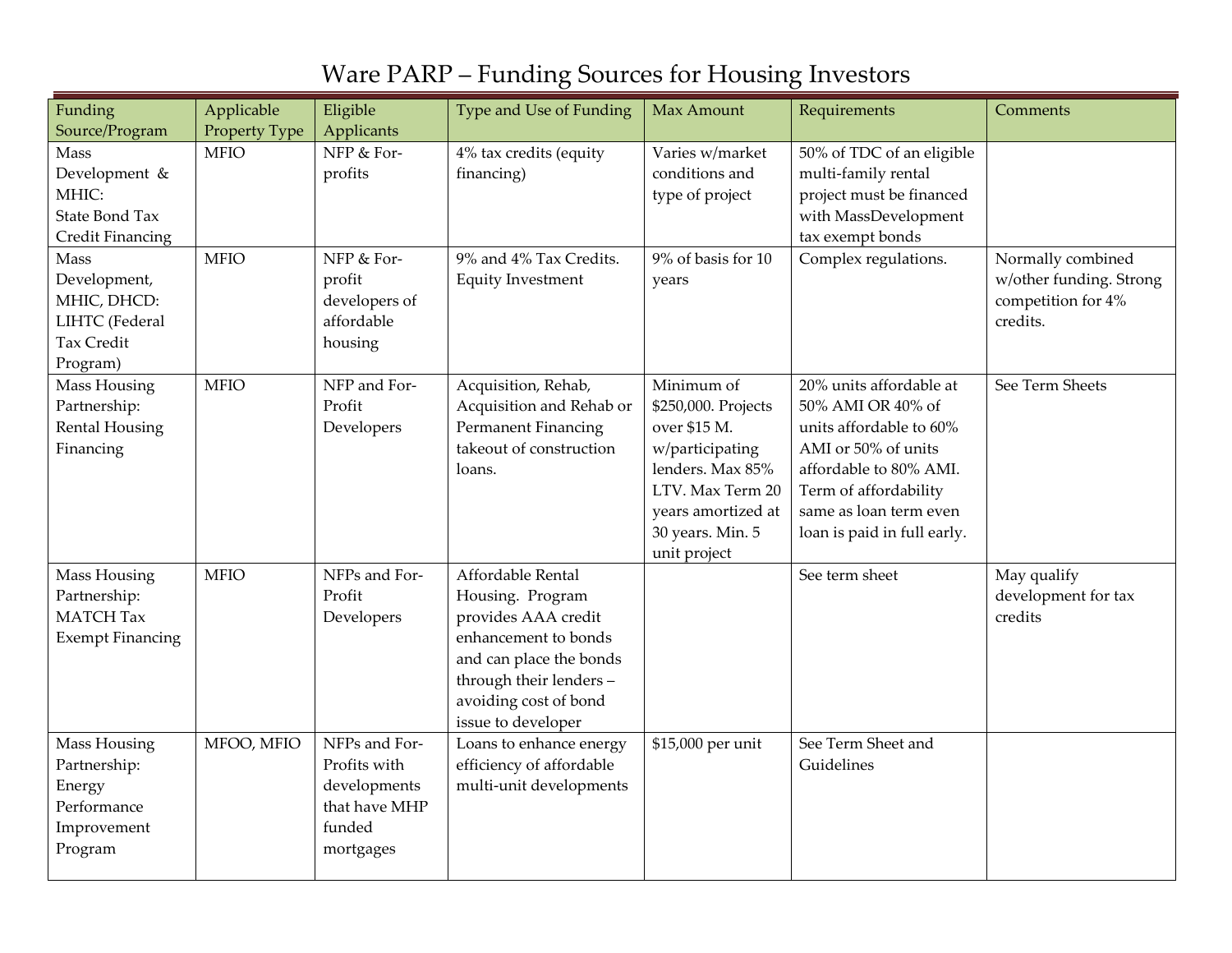| Funding                            | Applicable    | Eligible                | Type and Use of Funding                         | Max Amount                           | Requirements                                   | Comments                       |
|------------------------------------|---------------|-------------------------|-------------------------------------------------|--------------------------------------|------------------------------------------------|--------------------------------|
| Source/Program                     | Property Type | Applicants              |                                                 |                                      |                                                |                                |
| Mass Housing<br>Partnership:       | <b>MFIO</b>   | NFPs and For-<br>Profit | Provides additional<br>discounted financing for | \$750,000 per<br>project at \$50,000 | Must have MHP<br>permanent first mtg.          | See term sheet                 |
| Home Funders                       |               | Developers              | developments with 10 or                         | per eligible unit                    | HomeFunders 2nd                                |                                |
| Program                            |               |                         | more new affordable                             |                                      | mortgage provided at                           |                                |
|                                    |               |                         | family-size units (2 BR or                      |                                      | interest rate of 2% with                       |                                |
|                                    |               |                         | larger) that provide                            |                                      | interest only payments                         |                                |
|                                    |               |                         | affordable units to                             |                                      | during term of loan (20                        |                                |
|                                    |               |                         | extremely low income                            |                                      | years) with principal due                      |                                |
|                                    |               |                         | households (<30%AMI)                            |                                      | at end of term                                 |                                |
| Mass Housing                       | <b>MFIO</b>   | NFPs and For-           | Simplified lending covers                       | Not stated                           | At the end of the                              |                                |
| Partnership and                    |               | Profit                  | both construction and                           |                                      | construction phase a                           |                                |
| MHIC:                              |               | Developers              | permanent financing                             |                                      | "mini-closing" is held at                      |                                |
| One Source                         |               |                         | with one coordinated                            |                                      | which MHP takes over                           |                                |
|                                    |               |                         | process.                                        |                                      | the lending role from                          |                                |
|                                    |               |                         |                                                 |                                      | MHIC or other                                  |                                |
|                                    |               |                         |                                                 |                                      | construction lender                            |                                |
| MassHousing:                       | <b>MFIO</b>   | NFPs and Sole           | Tax-exempt and taxable                          | Varies by Project                    | Prevailing Wage for tax                        | See Underwriting Term          |
| Mixed Income                       |               | Purpose LLCs            | financing for mixed                             |                                      | exempt either 20%                              | Sheet                          |
| <b>Rental Housing</b>              |               |                         | income rental housing                           |                                      | affordable to 50% AMI or                       |                                |
|                                    |               |                         | developments.                                   |                                      | 40% affordable to 60%                          |                                |
|                                    |               |                         | Amortization up to 40 yrs                       |                                      | AMI. Taxable requires<br>20% affordable to 80% |                                |
|                                    | <b>MFIO</b>   | NFPs or For-            | Rental Housing for Elders                       |                                      | 20% of units must be                           |                                |
| MassHousing:<br><b>Elder Mixed</b> |               | profits                 | who want to live in                             | Varies by Project                    | affordable to elders at or                     | See Underwriting Term<br>Sheet |
| Income                             |               |                         | independent rental units                        |                                      | below 50% AMI                                  |                                |
|                                    |               |                         | with access to on-site                          |                                      | remainder of units can be                      |                                |
|                                    |               |                         | supportive services                             |                                      | market rate                                    |                                |
| MassHousing:                       | <b>MFIO</b>   | NFPs and For-           | Assisted Living Units for                       | Varies by Project                    | 20% affordable to 50%                          | See Underwriting Term          |
| ElderCHOICE                        |               | Profits                 | frail elders with onsite                        |                                      | AMI or 40% affordable to                       | Sheet. Program Guide           |
|                                    |               |                         | services.                                       |                                      | 60% AMI. Rents must                            | available at                   |
|                                    |               |                         |                                                 |                                      | not exceed 30% of target                       | MassHousing website            |
|                                    |               |                         |                                                 |                                      | income group. Very                             |                                |
|                                    |               |                         |                                                 |                                      | specific service                               |                                |
|                                    |               |                         |                                                 |                                      | requirements                                   |                                |
|                                    |               |                         |                                                 |                                      |                                                |                                |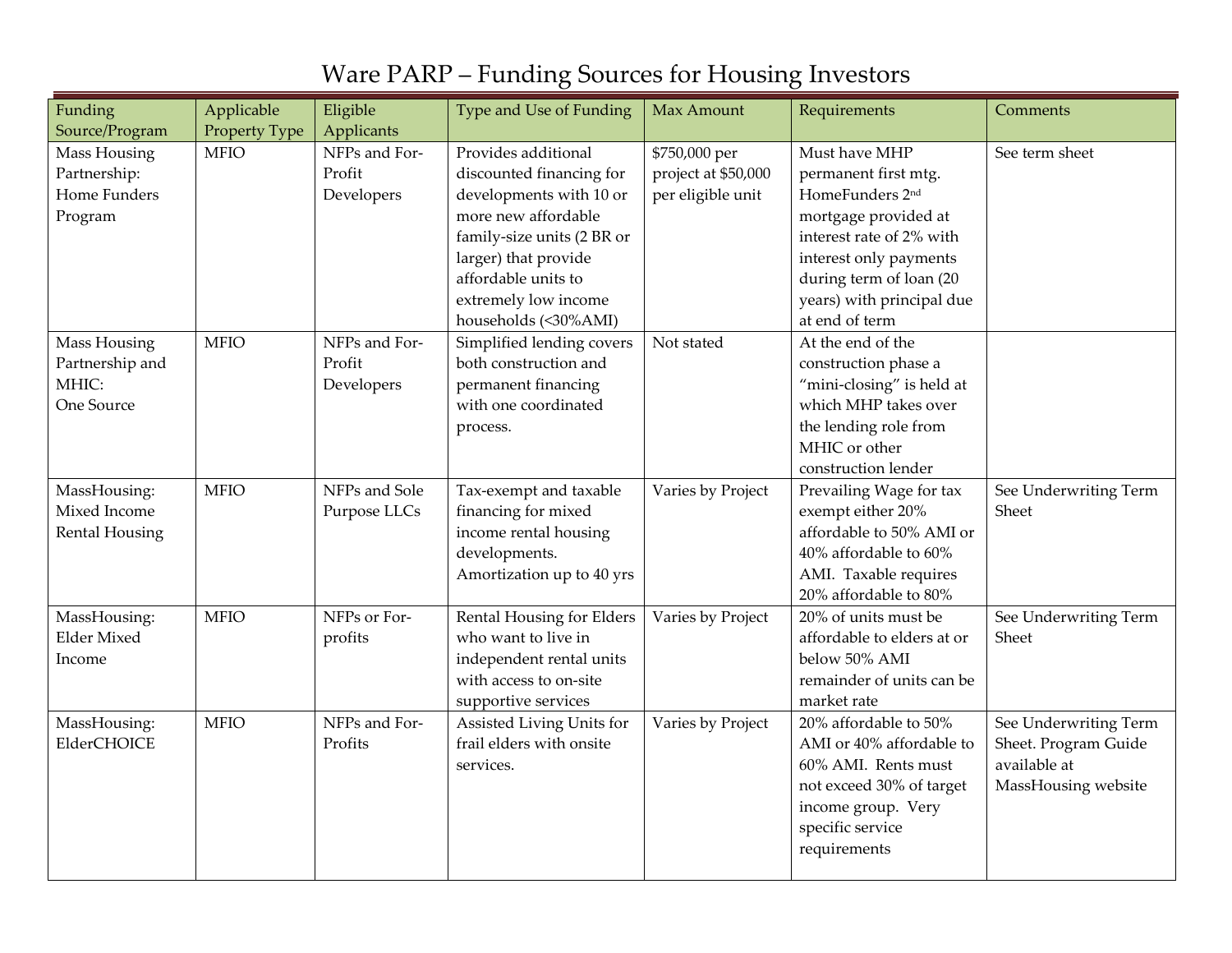| Funding                                                                                  | Applicable                                  | Eligible                                                                       | Type and Use of Funding                                                                                                                                                                                                             | Max Amount                                                                                                                 | Requirements                                                                                                                   | Comments                                                                                                                                                                                                                              |
|------------------------------------------------------------------------------------------|---------------------------------------------|--------------------------------------------------------------------------------|-------------------------------------------------------------------------------------------------------------------------------------------------------------------------------------------------------------------------------------|----------------------------------------------------------------------------------------------------------------------------|--------------------------------------------------------------------------------------------------------------------------------|---------------------------------------------------------------------------------------------------------------------------------------------------------------------------------------------------------------------------------------|
| Source/Program<br>MassHousing and<br>DHCD:<br>Affordable<br><b>Housing Trust</b><br>Fund | Property Type<br>SFIO, MFOO,<br><b>MFIO</b> | Applicants<br>Gov't, Housing<br>Authority's,<br>NFPs, For-profit<br>developers | Funding to create new<br>affordable units (through<br>construction or rehab).<br>Loans can be DPLs, Low<br>or no-interest amortizing<br>loans, matching funds for<br>municipalities that<br>sponsor affordable<br>housing projects; | Based on available<br>funding - largely<br>uses bond funds                                                                 | Although technically<br>available to for profit<br>developers this program<br>is highly weighted for<br><b>NFPs</b>            | Preference for projects<br>for households at or<br>below 80% Area Median<br>Income, that serve<br>families, the disabled<br>and homeless, have the<br>longest affordability<br>period (30 yr minimum)<br>or are sponsored by<br>NFPs. |
| DHCD:<br><b>CATNHP</b><br>(Commercial Area<br><b>Transit Node</b><br>Housing Program)    | MFOO, MFIO                                  | Municipalities,<br>NFPs, and For-<br>Profit<br>Developers                      | Funding for Housing<br>Projects of 25 units or<br>fewer in Commercial<br>Areas within 1/4 mile of a<br>public transit node as<br>defined by TOD<br>regulations.                                                                     | \$50,000 per unit<br>not to exceed \$1M<br>per project.<br>Funding provided<br>at 0%-2%<br>generally a 30 yr<br><b>DPL</b> | At least 51% of units<br>must be affordable to<br>households at or below<br>80% of AMI. Not more<br>than 25 units per project. | Funding limited - only<br>one project per<br>commercial area will be<br>accepted by funding<br>round. Process begins<br>with DHCD sponsor<br>meeting. Can be<br>combined w/other<br>DHCD programs.                                    |
| DHCD:<br><b>Community Based</b><br>Housing                                               | <b>MFIO</b>                                 | NFPs, Single<br>purpose corp.<br>controlled by a<br>non-profit.                | Permanent DPLs for 30<br>years with extensions<br>available for an unlimited<br>number of times if units<br>remain affordable.                                                                                                      | Up to 50% of TDC<br>of CBH units or<br>project maximum<br>of \$750K.                                                       | Maximize tenant<br>empowerment and<br>integration/community.<br>Priority to projects that<br>have 15% or less CBH<br>units.    | A for-profit developer<br>can partner with a NFP<br>but NFP must own 51%<br>(controlling interest). See<br>CBH FAQs                                                                                                                   |
| DHCD:<br>Housing<br>Innovations Fund                                                     | <b>MFIO</b>                                 | NFPs only                                                                      | 30 year renewable DPLs<br>to be used to create<br>alternative forms of<br>housing such as SROs,<br>limited equity<br>cooperatives, transitional<br>housing, etc.                                                                    | 50% of TDC up to<br>a project<br>maximum of<br>\$500,000                                                                   | Long term use<br>restrictions, right of first<br>refusal to DHCD upon<br>sale,                                                 | Not a suitable model for<br>a for-profit developer.<br>Formula requires a<br>break even only income<br>stream.                                                                                                                        |